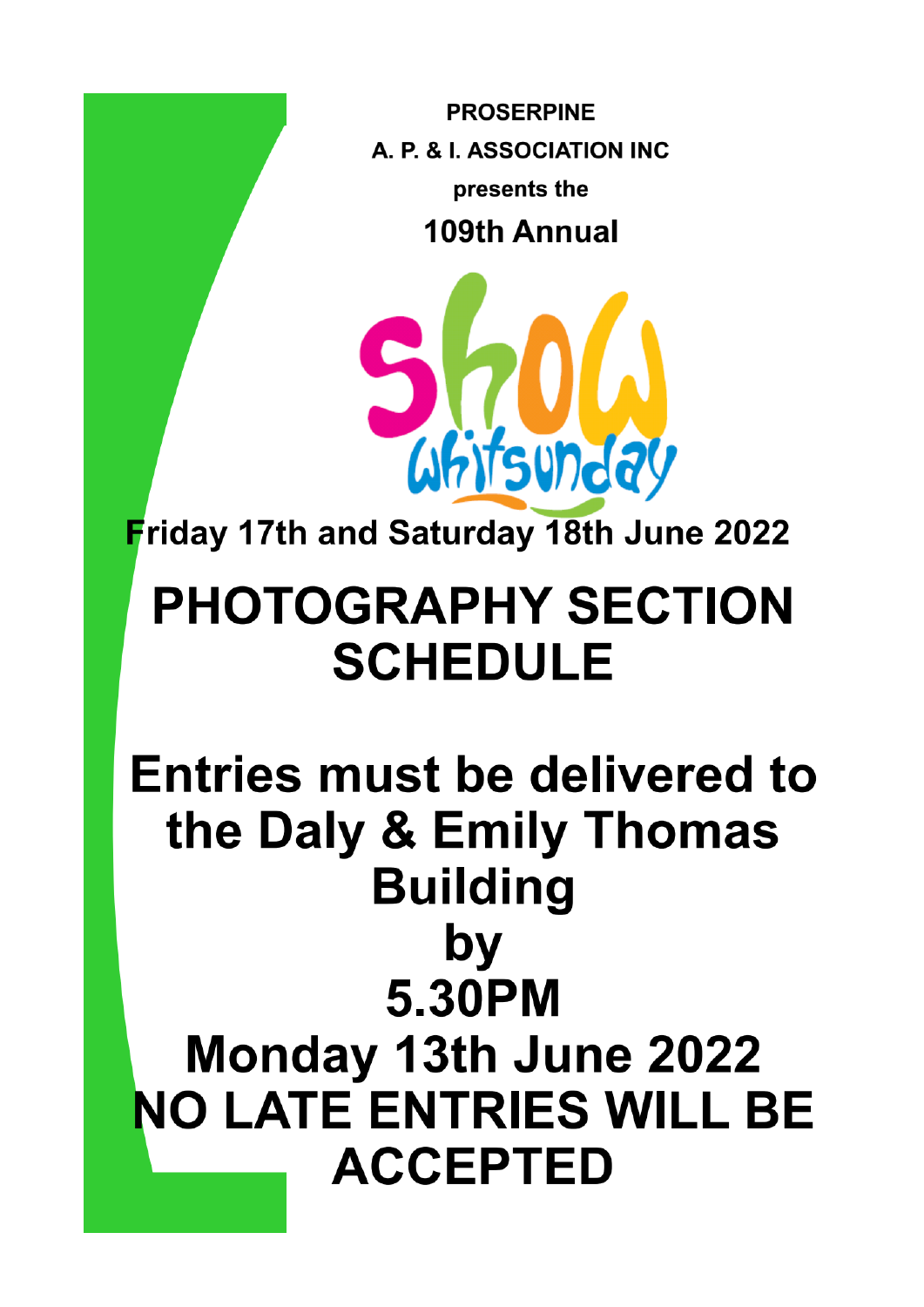# **COVID SAFE REQUIREMENTS PLEASE READ CAREFULLY**

# **If you have any questions, please contact Sue on 0458451126 or email reception@showwhitsunday.com.au**

• **All exhibitors and travelling companions must purchase exhibitor entry tickets online if you are not a member of the Proserpine Agricultural, Pastoral & Industrial Assoc. Inc.**

**They can be purchased at , or purchased from the show office before close of business MONDAY 13h June 2022. A list of opening times for the show office is below.**

**\* All exhibitors must QR Code in at the entrance to the showgrounds.**

- **If you are staying at the grounds for more than one day, you must QR Code in each day. (QR Codes will be set up around the showgrounds for your convenience)**
- **All exhibitors and travelling companions must maintain a 1.5 metre distance from other persons at all times. If you cannot do so, please wear a mask.**
- **Hand Sanitiser will be available at the entrance to the Daly & Emily Thomas building and around the grounds.**
- **Camping fees must be paid and a camping permit must be displayed n your vehicle at all times.**
- **Exhibitors, show officials and approved persons ONLY will be allowed to stay at the showgrounds from Thursday 16th June to Sunday 19th June. There will be no camping available for travellers.**

**The committee of the Proserpine A P & I Assoc has done an incredible amount of work and gone to a great deal of extra effort and expense to run a safe and successful show in 2022, and we thank you for your co-operation.**

**SHOW OFFICE OPENING HOURS - 9am to 5pm Monday 6th June Wednesday 8th June Friday 10th June**

**Monday 13th June Tuesday 14th June Wednesday 15th June Thursday 16th June**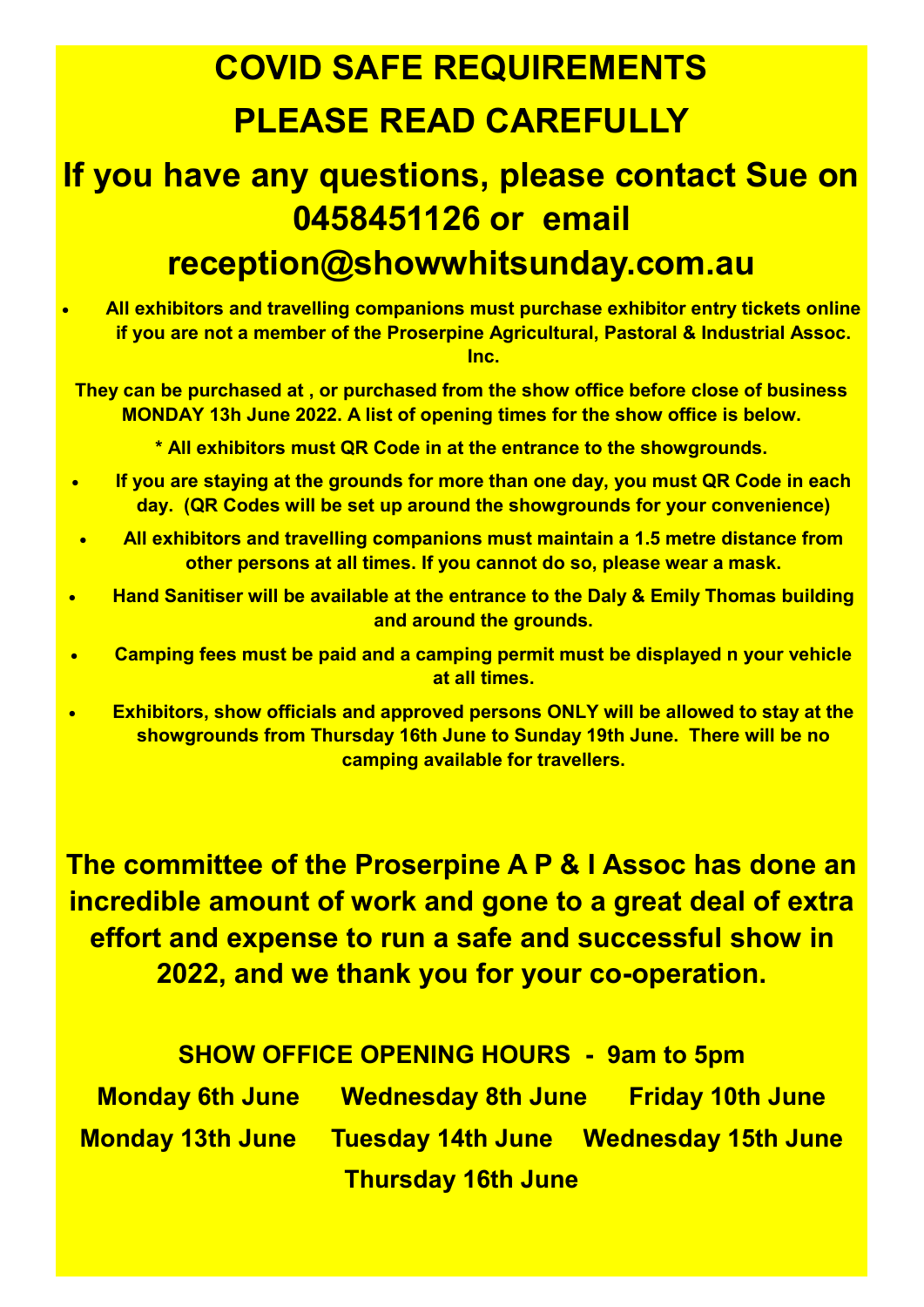#### **SECTION 4 - AMATEUR PHOTOGRAPHY**

#### **ENTRIES CLOSE FOR THE PHOTOGRAPHY SECTION ON MONDAY 13TH JUNE 2022 BY 5.30PM**

**EXHIBITS TO BE LODGED AT THE DALEY & EMILY THOMAS PAVILION**

#### **PHOTOGRAPHY CONDITIONS OF ENTRY**

- **PHOTOGRAPHS MUST BE THE EXHIBITORS OWN WORK**
- **THIS COMPETITION IS FOR AMATEUR PHOTOGRAPHERS ONLY**
	- **TRADE PROCESSING IS PERMITTED**
	- **ONLY 3 ENTRIES PER CLASS IS PERMITTED**

**\* PHOTOGRAPHS MUST BE MOUNTED ON FLAT BLACK FINE CARDBOARD LEAVING A 1/2 INCH OR 12 CM BORDER AROUND THE PHOTOGRAPH PLEASE NOTE: This is required for display purposes**

• **PHOTOGRAPHS IN FRAMES WILL NOT BE ACCEPTED FOR COMPETITION AS PHOTOS WILL BE PINNED TO BOARD**

**\* PHOTOGRAPHS MOUNTED ON THICK CARDBOARD OR MOUNTING BOARD WILL NOT BE ACCEPTED FOR COMPETITION AS PHOTOS WILL BE PINNED TO BOARD**

• **NAME, ADDRESS AND SECTION TO BE WRITTEN ON THE BACK OF EACH ENTRY**

**PLEASE NOTE: The judge reserves the right to award no prize listed if the quality and/or quantity of the exhibit is inadequate**

**OPEN SECTION (Classes 1 to 14)**

## **ENTRY FEE:- \$2.00 MAXIMUM FEES FOR THIS SECTION: \$12.00 PRIZE MONEY: FIRST - \$7.00 SECOND: - \$3.00 PLEASE NOTE: Second prize only awarded when there are 3 or more entries in a class**

**PLEASE NOTE: Where a donation of a prize is made to the Association this may replace the advertised prize money in chosen classes**

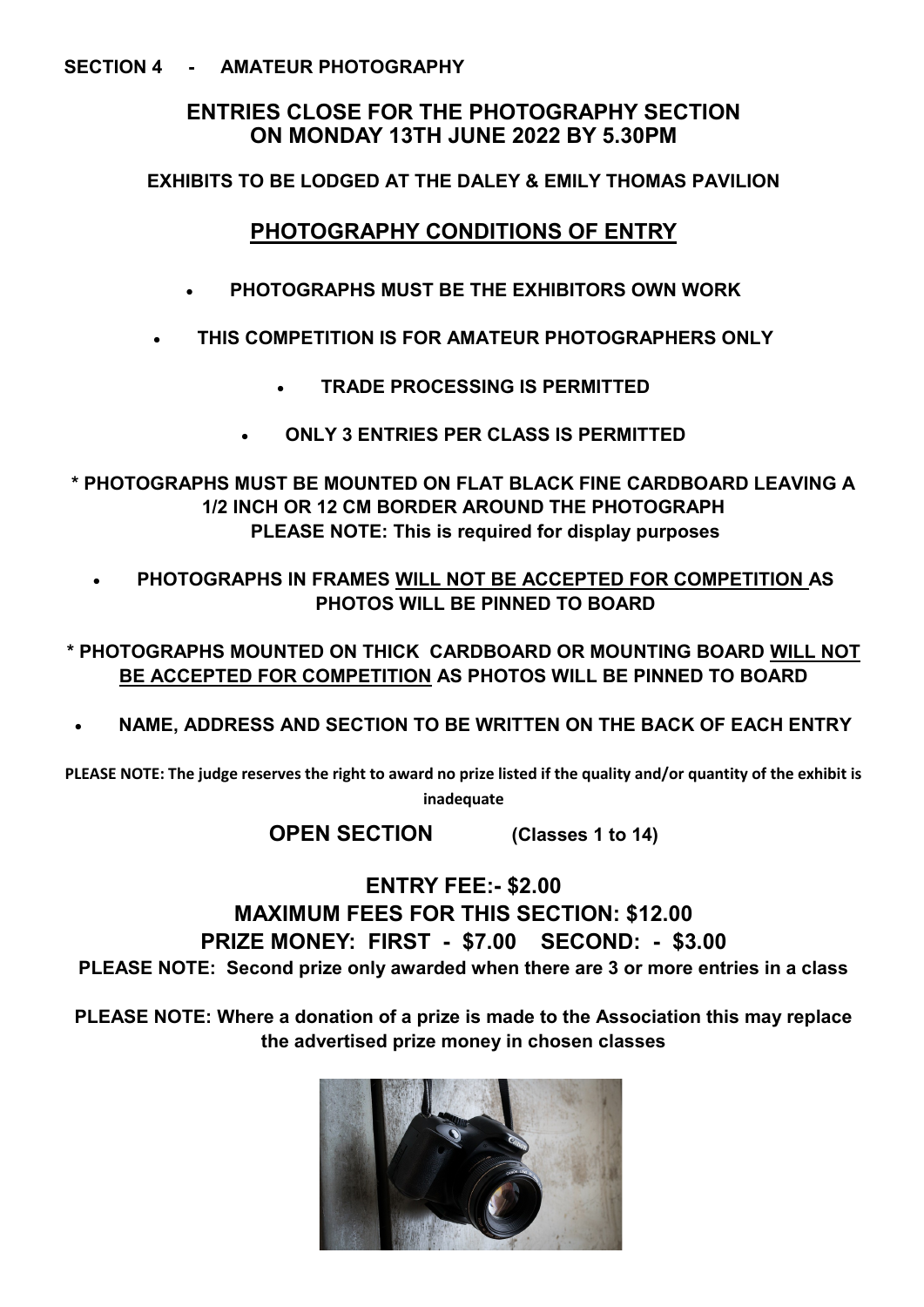| OPEN CLASSES CLASSES 1 TO 14                                                                                                                 |  |  |  |  |
|----------------------------------------------------------------------------------------------------------------------------------------------|--|--|--|--|
| <b>NEW PHOTO SIZE REQUIREMENTS</b><br>(All photos except Panoramic Wide View Landscape can be<br>from 6" $\times$ 4" up to $12" \times 8"$ ) |  |  |  |  |
| 1. BLACK AND WHITE PRINT ANY SUBJECT                                                                                                         |  |  |  |  |
| 2.<br><b>HEAD AND SHOULDERS</b>                                                                                                              |  |  |  |  |
| 3.<br><b>DOMESTIC ANIMALS</b>                                                                                                                |  |  |  |  |
| 4.<br><b>STILL LIFE</b><br>(A SMALL GROUP OF INANIMATE OBJECTS)                                                                              |  |  |  |  |
| <b>CHILD STUDY</b><br>5.                                                                                                                     |  |  |  |  |
| <b>HUMOROUS</b><br>6.                                                                                                                        |  |  |  |  |
| $\overline{7}$ .<br><b>CITYSCAPE OR STREETSCAPE</b>                                                                                          |  |  |  |  |
| 8.<br><b>PROMOTING THE WHITSUNDAYS</b>                                                                                                       |  |  |  |  |
| 9. LANDSCAPE                                                                                                                                 |  |  |  |  |
| 10. SEASCAPE                                                                                                                                 |  |  |  |  |
| 11. COLLAGE                                                                                                                                  |  |  |  |  |
| 12. TRAVEL                                                                                                                                   |  |  |  |  |
| 13A. NATURE - FLORA                                                                                                                          |  |  |  |  |
| <b>13B. NATURE - FAUNA</b>                                                                                                                   |  |  |  |  |
| <b>14. PANORAMIC WIDE VIEW LANDSCAPE</b><br>(12" X 4")                                                                                       |  |  |  |  |
| <b>SASH</b>                                                                                                                                  |  |  |  |  |
|                                                                                                                                              |  |  |  |  |

## **CHAMPION OPEN PHOTOGRAPHY EXHIBIT OF SHOW**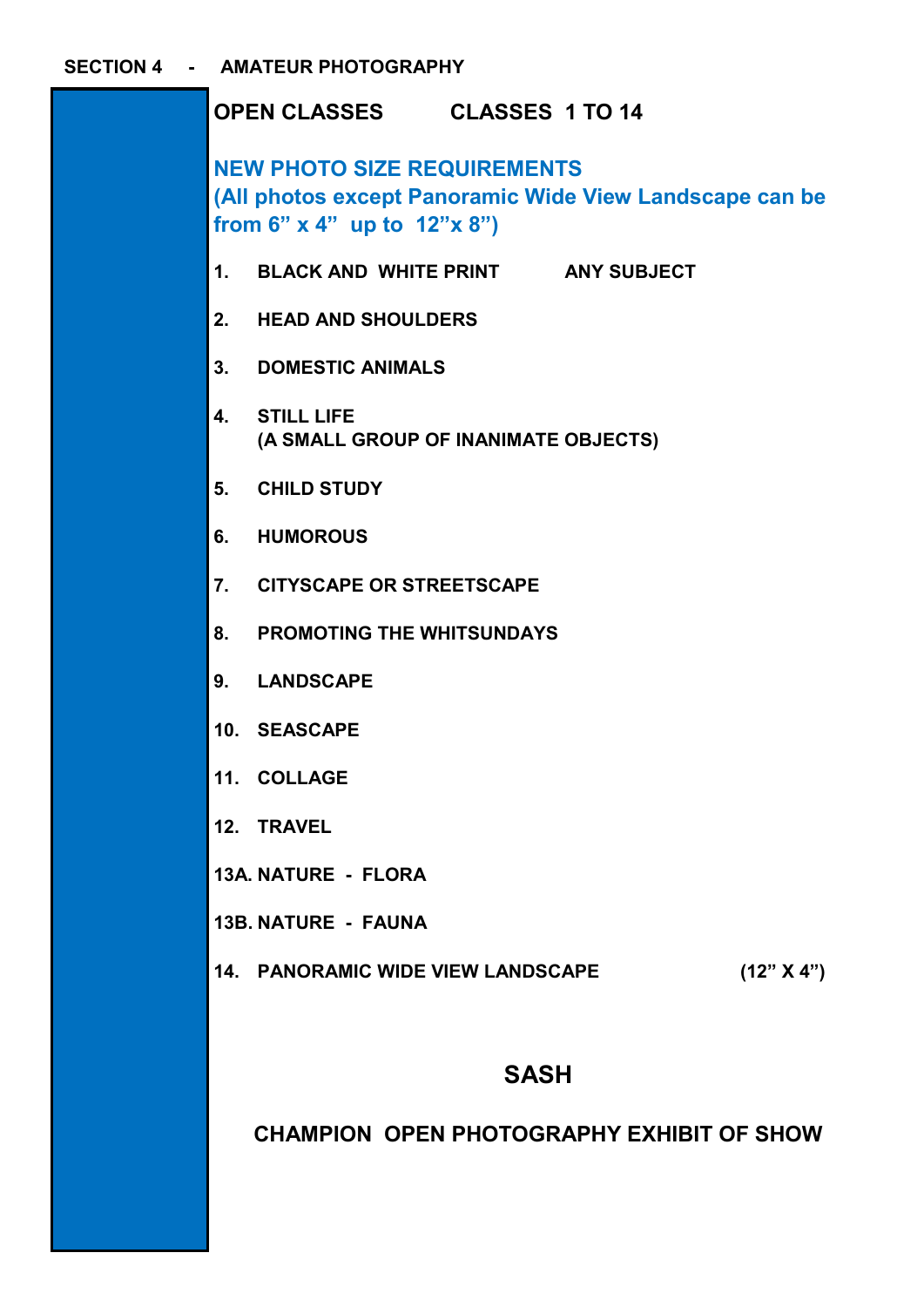|                                                                                                                                             |                                                                          | JUNIOR CLASSES CLASSES 15 TO 26               |  |  |  |  |
|---------------------------------------------------------------------------------------------------------------------------------------------|--------------------------------------------------------------------------|-----------------------------------------------|--|--|--|--|
|                                                                                                                                             | <b>ENTRY FEE: \$1.00</b><br><b>MAXIMUM FEES FOR THIS SECTION: \$6.00</b> |                                               |  |  |  |  |
| <b>PRIZE MONEY: First - \$5.00 SECOND - \$3.00</b><br>PLEASE NOTE: Second prize only awarded when there are 3 or more<br>entries in a class |                                                                          |                                               |  |  |  |  |
| PLEASE NOTE: Where a donation of a prize is made to the Association<br>this may replace the advertised prize money in chosen classes        |                                                                          |                                               |  |  |  |  |
| <b>8 YEARS TO 12 YEARS</b>                                                                                                                  |                                                                          |                                               |  |  |  |  |
|                                                                                                                                             | 15. SPORTS                                                               | (6" X 4")                                     |  |  |  |  |
|                                                                                                                                             | 16. PETS                                                                 | (6" X 4")                                     |  |  |  |  |
|                                                                                                                                             | 17. HUMOROUS                                                             | (6" X 4")                                     |  |  |  |  |
|                                                                                                                                             | 18. NATURE                                                               | (6" X 4")                                     |  |  |  |  |
|                                                                                                                                             | 19. COMPUTER MANIPULATED IMAGE ANY SUBJECT                               |                                               |  |  |  |  |
|                                                                                                                                             |                                                                          | (10" X 8")                                    |  |  |  |  |
|                                                                                                                                             | 20. ANY OTHER SUBJECT                                                    | (6" X 4")                                     |  |  |  |  |
| <b>13 YEARS TO 17 YEARS</b>                                                                                                                 |                                                                          |                                               |  |  |  |  |
| 21.                                                                                                                                         | <b>SPORTS</b>                                                            | (6" X 4")                                     |  |  |  |  |
| 22.                                                                                                                                         | <b>PETS</b>                                                              | (6" X 4")                                     |  |  |  |  |
| 23.                                                                                                                                         | <b>HUMOROUS</b>                                                          | (6" X 4")                                     |  |  |  |  |
| 24.                                                                                                                                         | <b>NATURE</b>                                                            | (6" X 4")                                     |  |  |  |  |
| 25.                                                                                                                                         |                                                                          | <b>COMPUTER MANIPULATED IMAGE ANY SUBJECT</b> |  |  |  |  |
|                                                                                                                                             |                                                                          | (10" X 8")                                    |  |  |  |  |
| 26.                                                                                                                                         | <b>ANY OTHER SUBJECT</b>                                                 | (6" X 4")                                     |  |  |  |  |
|                                                                                                                                             |                                                                          |                                               |  |  |  |  |
|                                                                                                                                             |                                                                          |                                               |  |  |  |  |

# **SASH**

**CHAMPION JUNIOR PHOTOGRAPHY EXHIBIT OF SHOW**